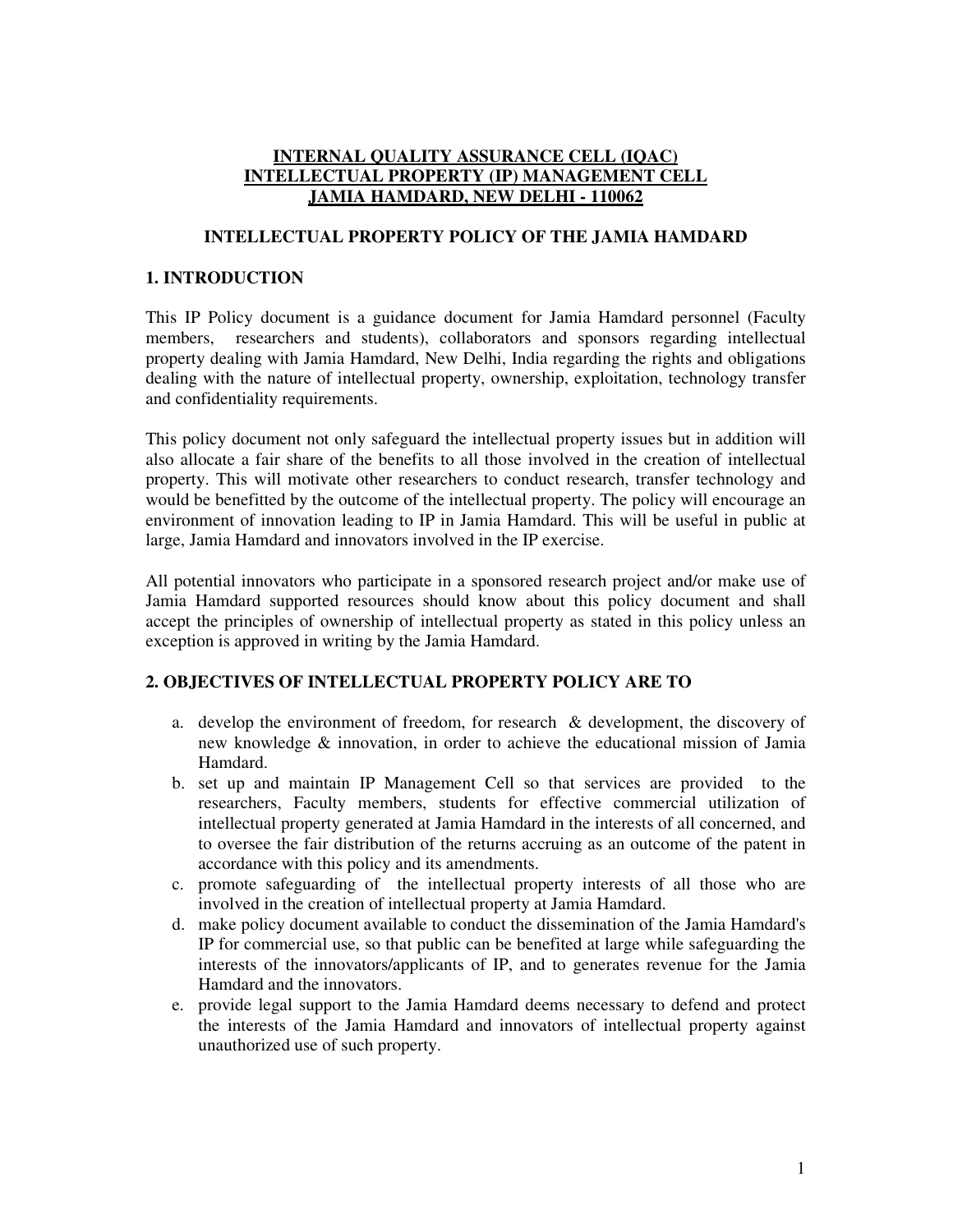# **3. INTELLECTUAL PROPERTY ADMINISTRATION**

#### **a. Disclosure:**

When the innovators believe that they have generated patentable or commercializable IP using Jamia Hamdard-supported resources including plant material and micro organisms, they shall report it in writing along with relevant documents, data and information, to the IP Management Cell of Jamia Hamdard. The information shall constitute a full and complete disclosure of the nature, particulars and other details of the intellectual property and identification of all persons who constitute 'the innovators' of the property. Where there are different innovators that make up a system, the individual innovators and their contributions must be identified.

Having made the disclosure, the innovators shall maintain confidentiality i.e., refrain from disclosing the details, unless authorized in writing by the Jamia Hamdard or until Jamia Hamdard has assessed the possibility of commercialization of the intellectual property.

## **b. Evaluation of disclosure:**

The Jamia Hamdard's IP Advisory committee will evaluate the disclosure made by the innovators on the prescribed Forms, determine whether there is a good prima facie case for believing that the intellectual property is commercializable, and examine any other relevant information and applicable commitments. Jamia Hamdard will determine which of the following conditions apply:

**The Jamia Hamdard is unwilling to commercialize the intellectual property:** In this case the Jamia Hamdard will merely record the fact of the creation of the intellectual property without prejudice to the rights of the innovators, and hold all information communicated in this regard by the innovators secret and confidential.

**The Jamia Hamdard wishes to own and commercialize the intellectual property:** In this case, the Jamia Hamdard will take steps to commercialize the property through patenting or confidentiality. Where a patent is applied, the innovators shall agree to maintain all relevant details of the intellectual property secret and confidential until the patent is sealed. In the case of protection through confidentiality the same information will be kept secret and confidential as long as the intellectual property has commercial value. The innovators shall furnish such additional information and execute such documents from time to time as may be reasonably requested for effective protection and maintenance of proprietary rights of the Jamia Hamdard in the intellectual property.

#### **c. Acknowledgement:**

The innovators of Jamia Hamdard-owned intellectual property shall retain their moral right to be identified as such unless they specifically waive this right in writing.

#### **d. Commercialization:**

All expenses for obtaining and maintaining statutory rights in Jamia Hamdard-owned intellectual property will be borne by the Jamia Hamdard. The Jamia Hamdard will take steps to commercialize all Jamia Hamdard-owned property in the manner below: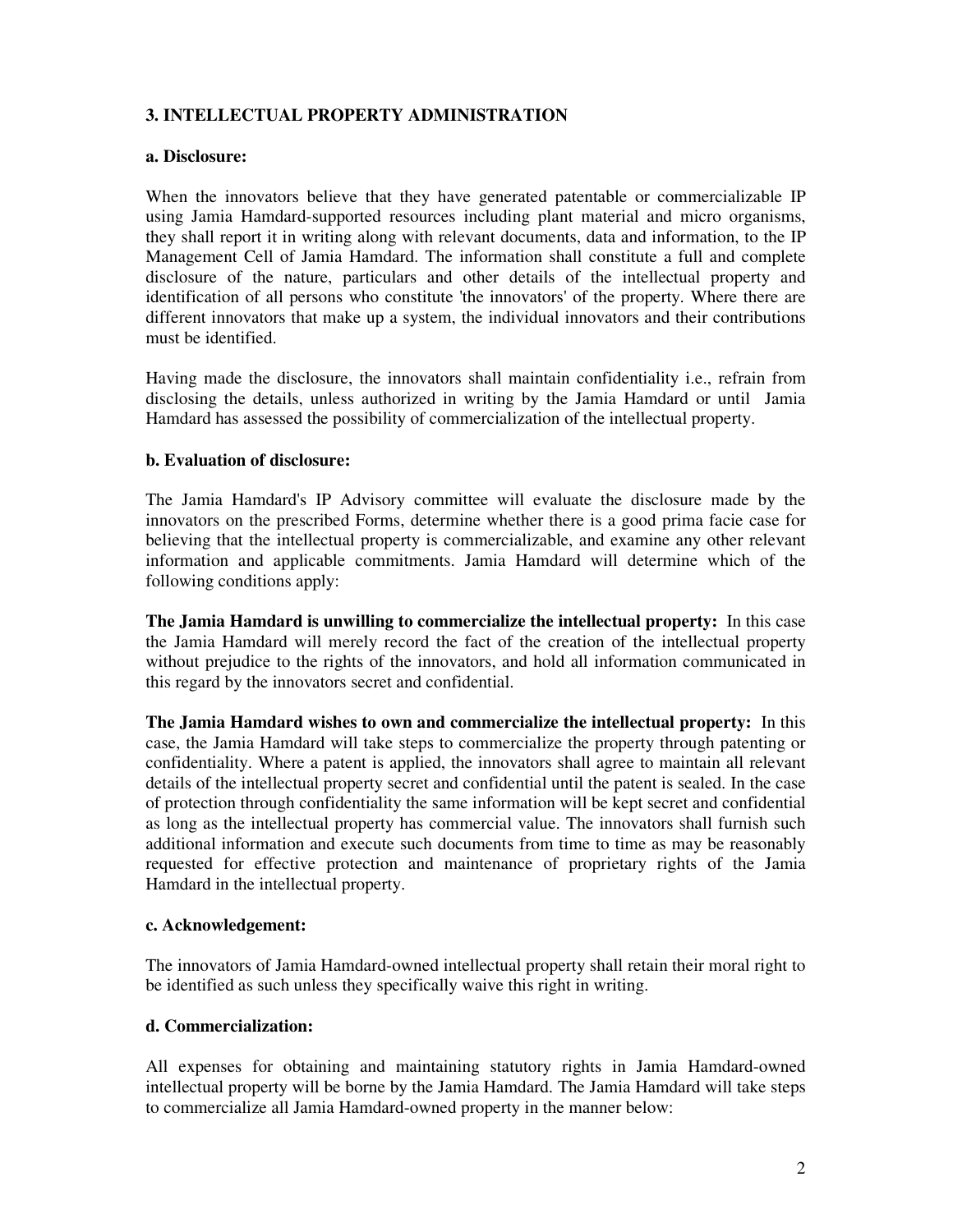- The innovator discloses the nature and particulars of the intellectual property they have created to the Jamia Hamdard in the prescribed Forms.
- If the property is found to be assignable to the Jamia Hamdard and the Jamia Hamdard wishes to own the property, the Jamia Hamdard will file the patent, or proceeds directly for commercialization through confidentiality agreements with third parties, whichever is practicable.
- In case intellectual property has been commercialized, the subsequent cost of maintaining statutory protection will be met through receipts from the licensee. If the property has not been commercialized, all rights and responsibilities in it will revert to the innovators unless in the Jamia Hamdard's opinion it stands a good chance of being commercialized within the next year, in that case Jamia Hamdard opts to pay for another year of protection and retains the rights for the subsequent year.
- After the end of the third year, if the intellectual property is still not commercialized, all rights and responsibilities of the property will revert to the innovators, subject to any contractual agreements with a sponsor if any, and the Jamia Hamdard will no more be liable to pay for statutory protection of the property.

At any time during the above process, the Jamia Hamdard will have the right to revert the rights in the intellectual property to the innovators at a mutually agreeable date.

## **e. Informing innovators of decisions:**

The innovators of Intellectual Property will be informed of progress regarding the decision of IP Advisory committee for filing of the patent, commercialization and/or disposition of the intellectual property by the Jamia Hamdard. The Jamia Hamdard and the innovators shall maintain complete transparency in sharing information at all stages of the process. The innovators shall keep the Jamia Hamdard informed of updates or development of the intellectual property which lead to tangible effects on the property.

## **f. Statement by innovators**

The innovators of intellectual property under the terms of this policy shall be required to determine and to state that to the best of their knowledge the intellectual property does not infringe any existing property.

In case an allegation is made regarding infringement by the innovators and the Advisory Committee of IP Management Cell of Jamia Hamdard finds prima facie that the innovators may have made false claims, the Jamia Hamdard will take immediate steps to dissociate itself from the said intellectual property. All agreements with innovators should indemnify the Jamia Hamdard against all damages arising out of such litigation.

## **g. Jamia Hamdard Intellectual Property Advisory Committee:**

The Committee will administer intellectual property policy and such other relevant matters as shall be determined from time to time. In particular the Committee will decide in cases where

- the issue is in doubt whether the use of a particular resource constitutes Jamia Hamdard-supported resources
- innovators are found to have made false claims
- there is a dispute involving sponsored research
- there is a disputes arise regarding the continued extension of statutory protection to technologies assigned to the Jamia Hamdard and yet to be commercialized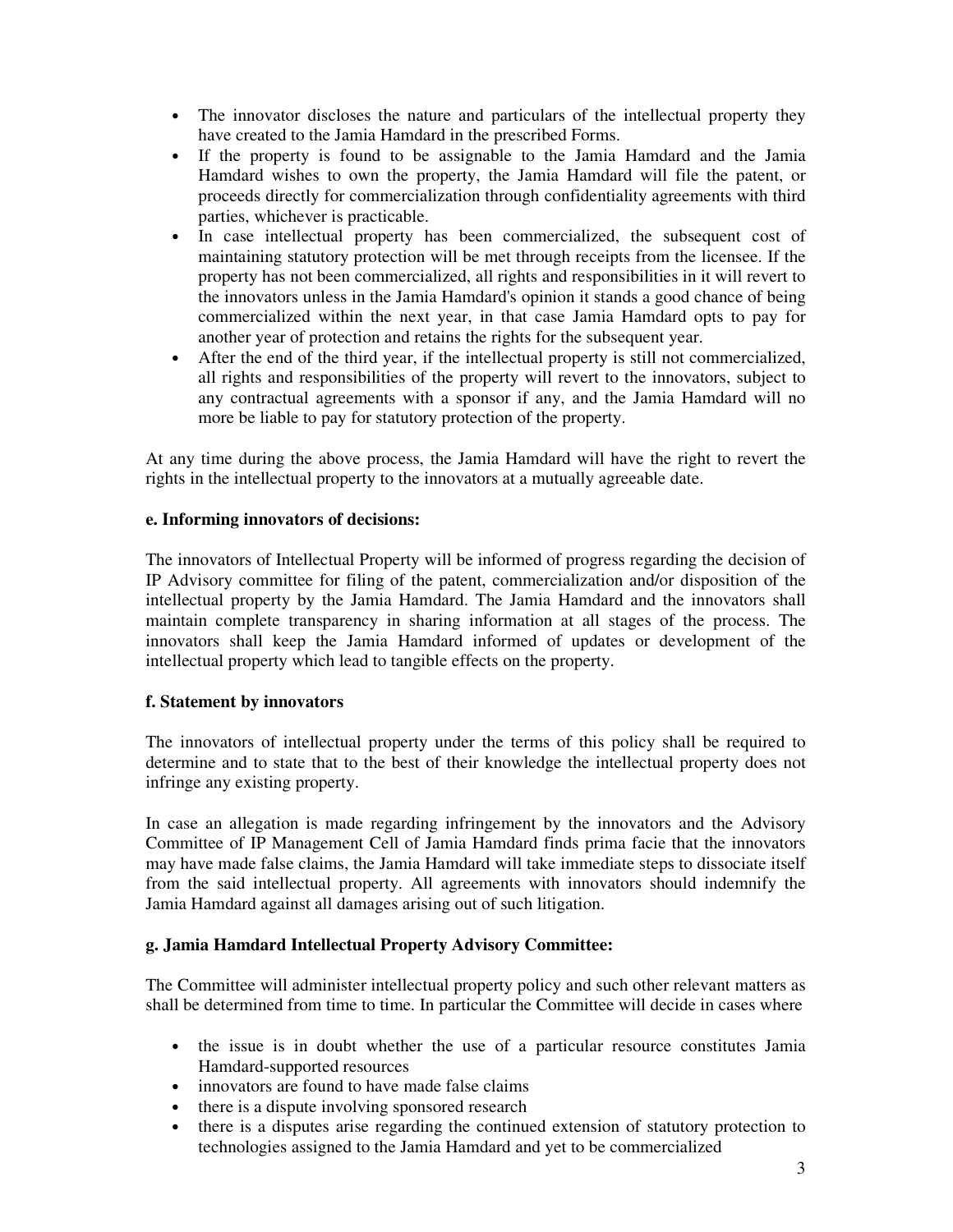• there is a complaint or question regarding the matters addressed in this policy, its implementation or interpretation.

## **h. Authority of Contracts.**

All Commitments, Agreements, Memoranda of Understanding etc. relating to commercialization or exploitation of Jamia Hamdard-owned intellectual property will be granted in the name of the Jamia Hamdard.

## **i. First-refusal option for sponsors.**

Unless the Jamia Hamdard decides otherwise on the merits of the case, agreements governing sponsored research shall provide that all intellectual property developed as a result of the sponsored research project shall belong to the Jamia Hamdard. When the innovators discloses the generation of such intellectual property to the Jamia Hamdard, the sponsor will receive first refusal on an option to license the resulting intellectual property on terms to be negotiated on a case-by-case basis. The sponsor has to either accept or refuse its first-refusal option within 90 days of the date of offer of the option by the Jamia Hamdard to the sponsor. If the Jamia Hamdard finds that the sponsor has not taken steps to commercialize the property within one year of acceptance of the option, the Jamia Hamdard will be free to revoke the license. Confidentiality agreements will continue to apply in that event. The Jamia Hamdard may at its own discretion contract with sponsors to allow them specific rights, whether exclusive or non-exclusive, in the intellectual property whose creation they sponsor, if in the Jamia Hamdard's opinion the granting of such rights will facilitate the commercialization of the intellectual property.

In all cases the terms of licenses or assignment shall be determined through negotiation between the sponsor and the Jamia Hamdard once the sponsor agrees to exercise his or her licensing option. Considerations that must be taken into account are:

- the nature and application of the intellectual property
- the relative contributions of the Jamia Hamdard and the sponsor to resources involved in its creation
- the Jamia Hamdard's opinion on the best way to commercialize the intellectual property. If the sponsor refuses to exercise his or her first-refusal licensing option, the Jamia Hamdard will proceed to commercialize the intellectual property as it deems fit.

## **4. OWNERSHIP OF INTELLECTUAL PROPERTY**

The Jamia Hamdard will own the rights of such intellectual property as is created by innovators

- through the use of Jamia Hamdard-supported resources and which is in the opinion of the Jamia Hamdard commercializable by the Jamia Hamdard, and
- intellectual property created through sponsored research where the sponsoring agency does not claim intellectual property rights.

#### **5. Sharing of Receipts etc.**

Any type of payment received from the commercialization of Jamia Hamdard-owned intellectual property will be shared between the Jamia Hamdard and the innovator as per the guidelines for accepting consultancy, assignment etc. approved in the XXX meeting of the